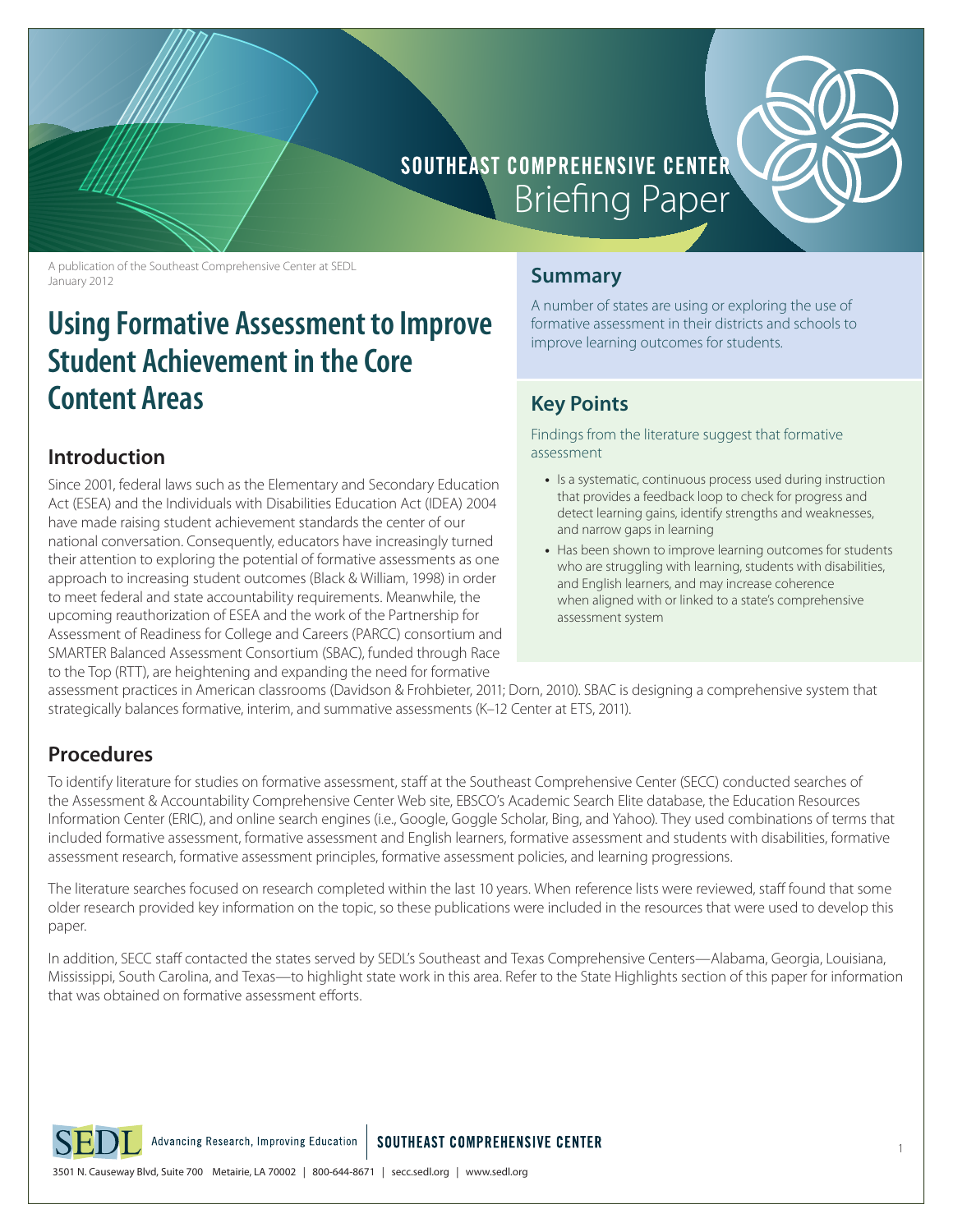

# **Limitations**

This briefing paper includes the following limitations:

- Most of the literature reviewed involved case studies, not randomized controlled trials.
- Due to the abbreviated length of this document, a limited number of research sources are cited.

Inclusion of programs, processes, or models within this paper does not in any way imply endorsement by SEDL.

# **What is formative assessment?**

While there are differing definitions of formative assessment offered by experts in the field, adopted by groups such as the State Collaborative on Assessment and Student Standards (SCASS) and the Assessment Reform Group (ARG), and used by states (Gallagher & Worth, 2008), there are common elements that run through them. Formative assessment (Black and William, 1998; Clark, 2011; Heritage, 2010):

- **•** is a systematic, continuous process used during instruction by teachers;
- **•** evaluates learning while it is developing;
- **•** is indivisible with instruction and integrated with teaching and learning;
- **•** actively involves both teacher and student;
- **•** provides a feedback loop to adjust ongoing instruction and close gaps in learning;
- **•** involves self- and peer-assessment; and
- **•** informs and supports instruction while learning is taking place.

Conversely, formative assessment is not a single event or measurement instrument but an ongoing, planned practice that allows teachers to evaluate learning after teaching. It also allows teachers to predict and make standardized judgments about student performance toward state content standards (Clark, 2011; Heritage, 2010).

# **What are the purposes of formative assessment?**

Herman, Osmundson, and Dietel (2010) emphasized that formative assessment information is mainly for teacher and classroom use, but can serve different purposes in local educational agencies, and may also be used by schools and districts to make databased decisions at different levels of the system. Formative assessment is part of the family of assessments, and therefore, its purposes can sometimes overlap with interim/benchmark and summative assessments. However, it is important to distinguish these different assessments as they clearly serve uniquely different purposes (Davidson & Frohbieter, 2011; Black & William, 1998), and the quality of information provided differs (see Table 1., Types of Assessments). The purposes of formative assessment are to help teachers target instruction that meets specific learning goals, support student learning, check for progress and detect learning gains, identify strengths and weaknesses, check for misconceptions following instruction, differentiate instruction, evaluate the effectiveness of instructional methods or programs, and transform curriculums (Gallagher & Worth, 2008).

# **Why should teachers and other stakeholders use formative assessment practices?**

Classroom teachers use formative assessment because it has been shown to improve learning outcomes for all students, especially those struggling with learning, students with disabilities, and English learners; promote effective instructional practices; and increase coherence when aligned with or linked to a state's comprehensive assessment system (Gallagher & Worth, 2008; Black & William, 1998). Furthermore, federal laws, such as ESEA and IDEA 2004, as well as state policies have promoted the use of formative assessment practices in schools and districts as an approach to narrow learning gaps and improve student outcomes. For example, schools and districts in Louisiana have access to an online formative assessment system and training via a state grant from the Louisiana Department of Education (Gallagher & Worth, 2008).

# **What do the research findings indicate about formative assessment?**

Overarching within research findings are policy implications that should be considered by entities employing formative assessment practices within their systems and schools for students and teachers. The National Council of Teachers of English (NCTE) also

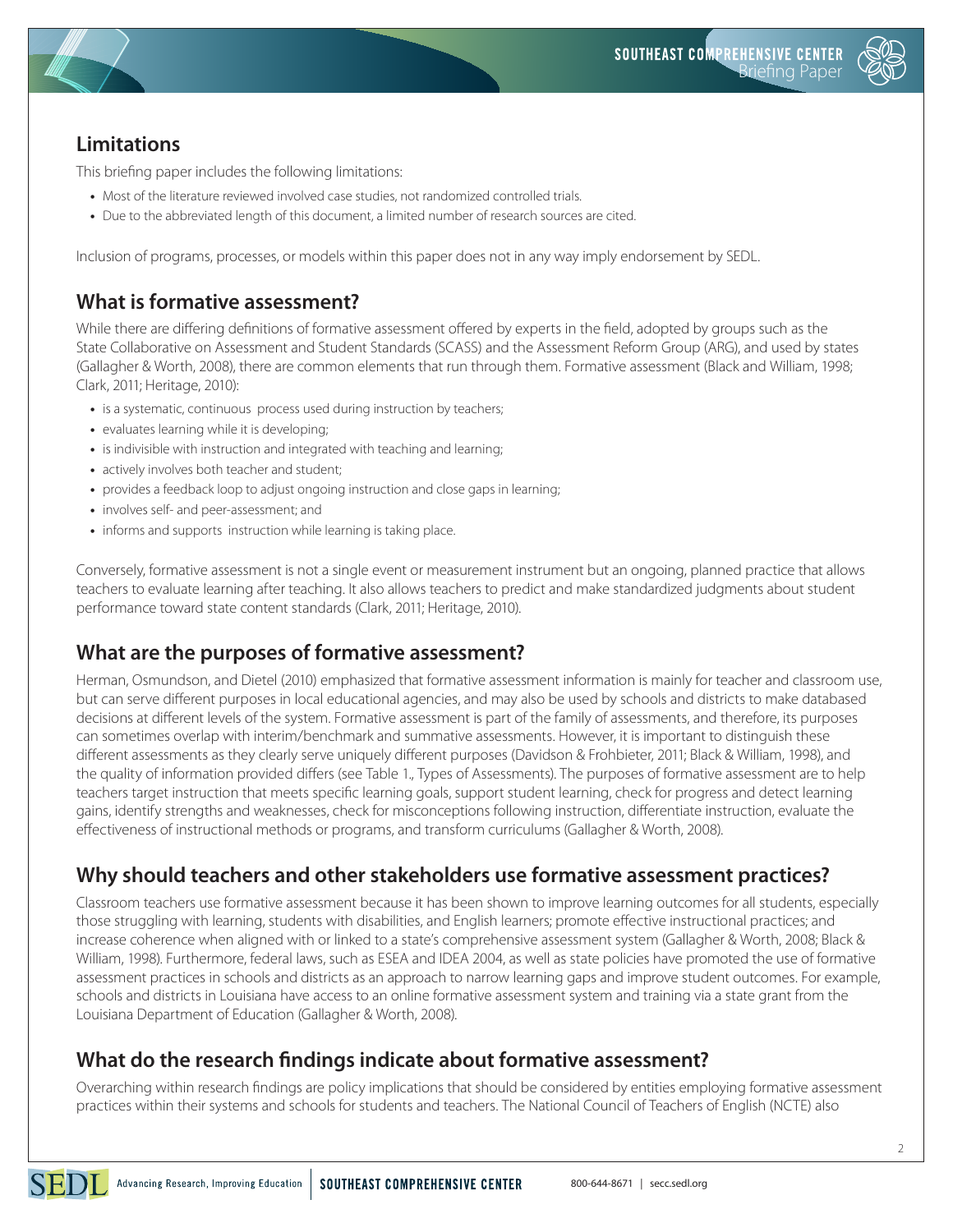

alludes to policy implications for formative assessment in its 2010 publication, deeming that high-quality formative assessment policy should include recognizing the need for varying assessment according to the difficulty of "the task and the varying abilities of students, linking assessment to instruction so that both teachers and students benefit, and adjusting assessment so that students move beyond just completing the work to actually excelling at it" (p. 4).

An additional noteworthy set of formative assessment policy principles, according to the Centre for Educational Research and Innovation (CERI, n.d., p. 11), are to:

- 1. Keep the focus on teaching and learning.
- 2. Align summative and formative assessment approaches.
- 3. Ensure that data gathered at classroom, school, and system levels are linked and are used formatively.
- 4. Invest in training and support for formative assessment.
- 5. Encourage innovation.
- 6. Build stronger bridges between research, policy, and practice.

Extensive research findings are prevalent regarding formative assessment and its connectedness with improving student learning and outcomes. Pinchok and Brandt (2009) referenced Benjamin Bloom, one of the earliest researchers of formative assessment, and his groundbreaking work on the need to address the variance in student achievement by differentiating instruction and assessment of students. Bloom's "mastery learning" work incorporated feedback processes after students took brief unit assessments to guide their individual and group learning needs (Pinchok & Brandt, 2009, p. 8). After these initial assessments, students received appropriate and differentiated follow-up instruction or activities, followed again by more formative assessment, until the class completed a unit. Research regarding such mastery learning showed evidence of academic gains and improved student learning attributes, such as improved confidence and attitudes toward learning.

Kingston and Nash's (2009) findings from their meta-analysis of studies in the K–12 arena pertaining to formative assessment deemed that formative assessment could be a significant and readily achievable source of improved student learning. In a related study, Hattie and Temperley (2007) found that when effective communication principles were employed, positive student outcomes resulted. They found that feedback to students was most beneficial during processing, such as when students are analyzing their strategies for completing assigned tasks and that feedback at the self-regulation level helps students to internalize their thinking, get better at self-assessment, and know when to ask for assistance.

In addition to aforementioned research findings that validate the worth of the feedback cycle, formative assessment, according to Heritage, Kim, Vendlinski, and Herman (2009), is a process that is composed of four essential elements:

- **•** Identifying the gap involves understanding the difference between what students know and what they need to know. Once a teacher identifies this gap, the necessary instructional support can be provided to help the student progress toward the learning goal.
- **•** Feedback flows between the teacher and students. Feedback provides critical information that the teacher needs to determine the current status of a student's learning and informs the next steps in the learning process. Clear and detailed feedback is provided to the student for improving learning. Feedback should be designed to close the instructional gap.
- **•** Students must be actively involved in their own learning and the assessments in which they are engaged. This happens best through collaboration between the teacher and students to develop a shared knowledge about their current learning status and what they need to do to progress. Doing so builds skills within students that are needed for self-monitoring their learning and determining when they need assistance.
- **•** Learning progressions break down a larger learning goal into smaller parts. This is necessary for helping teachers locate students' current learning status in relation to a continuous set of skills needed to master ultimate learning standards. Once the points at which students are on the learning progression continuum have been identified, the teacher can work with the students to set short-term goals that will help them progress to the ultimate position along the continuum.

Similarly, Wolf (n.d.) indicates that three essential principles of formative assessment are practical application, feedback, and adjustment of instruction.

1. Practical application. Teachers incorporate formative assessment into their daily lesson plans by including time for students to practice skills they have learned or to demonstrate their understanding of a concept presented in the lesson. For example, formative assessment of a lesson about addition and subtraction of decimals could include an exercise in purchasing items from a store

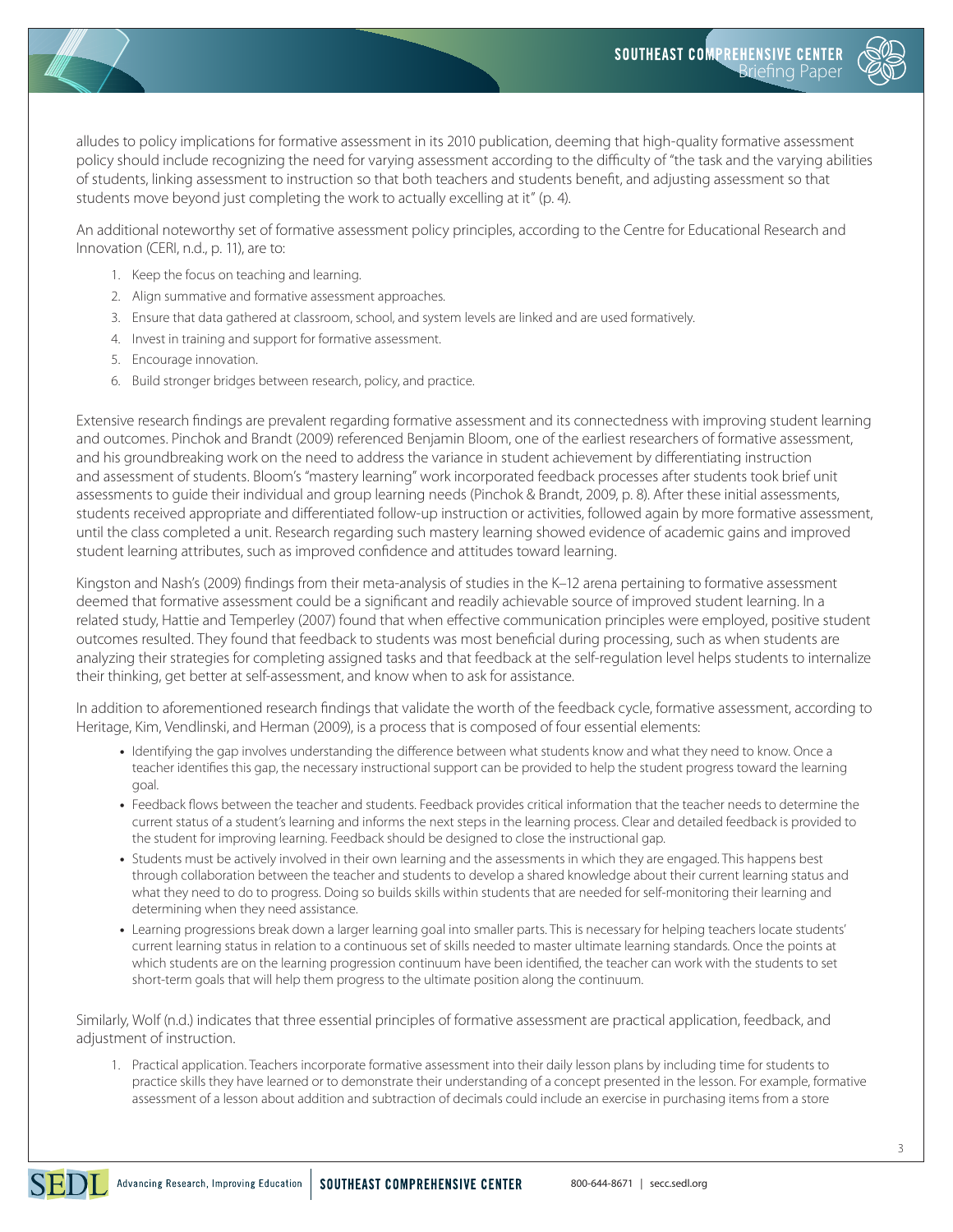

during which students use fake money and goods to complete the exercise.

- 2. Feedback. Whereas summative assessments are mostly one-sided in that the teacher finds out what the students know through a standardized or written test, formative assessments are utilized by both the teacher and the student and provides feedback they can apply immediately and in the future. For example, if a teacher is using the example of making a purchase mentioned above and the student is unable to count the amount of money needed, the teacher can ask the student questions to pinpoint the area of difficulty for the student. The teacher can then explain the process in more detail or in a different way. The feedback provided using formative assessment lets the teacher know immediately if a lesson is reaching the student in the intended manner or if it needs adjusting for better understanding. Because formative assessment is more interactive, students experience firsthand mastery of the material and do not have to wait to pass or fail an exam to check their own understanding level.
- 3. Adjustment of instruction. Just as students learn differently, they also demonstrate mastery differently. Formative assessment provides students various opportunities to show whether or not they have mastered the material beyond their performance on a standardized or written test based on their abilities. The immediate feedback these methods provide allows the teacher to adjust instruction to meet the needs of individual students. For example, a student with a kinesthetic learning style might benefit from learning decimal addition and subtraction with math manipulatives such as fake money or decimal bars. Knowing this, the teacher can adjust his lesson plans to include hands-on activities, allowing this student many opportunities to solve the problems with the manipulatives before asking the student to perform decimal addition and subtraction in writing. As students practice the concept with manipulatives, the teacher gets a more authentic measurement of each student's mastery of the skill. In this sense, formative assessment can provide teachers with a deeper understanding of and connection with each student.

Along with the principles of formative assessment, decision makers should consider the various forms of formative assessment and recommendations regarding their use. For instance, NCTE (2010) deemed that high-quality formative assessment practice takes many forms, but it always does the following (p. 2):

- **•** emphasizes the quality rather than the quantity of student work;
- **•** values giving advice and guidance over giving grades;
- **•** avoids comparing students in favor of enabling individual students to assess their own learning;
- **•** fosters dialogues that explore understandings rather than lectures that present information;
- **•** encourages multiple iterations of an assessment cycle, each focused on a few issues; and
- **•** provides feedback that engenders motivation and leads to improvement.

Regarding application, Huinker and Freckmann (2009) provide a specific example of utilizing formative assessment in the context of mathematics, pointing to 10 principles that can be applied with any content, not just mathematics.

Moreover, it is recommended that formative assessment be considered for application with special populations, particularly students with disabilities (SWD) and English learners (ELs).

Duke (2010) declares that with SWD, teachers should plan a range of options for all students so they can demonstrate their learning. The author suggests that every child maintains a portfolio of work and that each should receive feedback about his achievement on every task in that portfolio so that the student can see how he is progressing toward a particular standard. Duke contends that students should also have the opportunity to resubmit some items after feedback for a better mark. Teams of teachers should determine the criteria for these assessment items so that measurement is parallel across teachers, and the items should be judged against the standard being assessed. It is crucial to ensure that students' achievement is compared against achievement of the standard not against each other, which would allow students to challenge themselves to increase personal performance rather than compete with each other.

The World-Class Instructional Design and Assessment (WIDA) Consortium deems that English learners should also be afforded the opportunity of formative assessments that have the following attributes: "be of sound technical quality; be an ongoing, classroombased process that is embedded in instruction; focus students on learning goals; provide examples of good work; highlight gaps in student learning and provide directions for addressing those gaps; seamlessly integrate with external standards and summative assessments; be dynamic enough to accommodate classroom realities (e.g., be easily administered, account for disruptions, adjust to student heterogeneity), yet uniform in data collection, interpretation, and reporting; and incorporate a rigorous, sustained professional development program for teachers" (WIDA, 2009, p. 2). The principles above can serve to benefit any and all student groups, since they focus on determining students' learning needs and adjusting instruction to meet these needs.

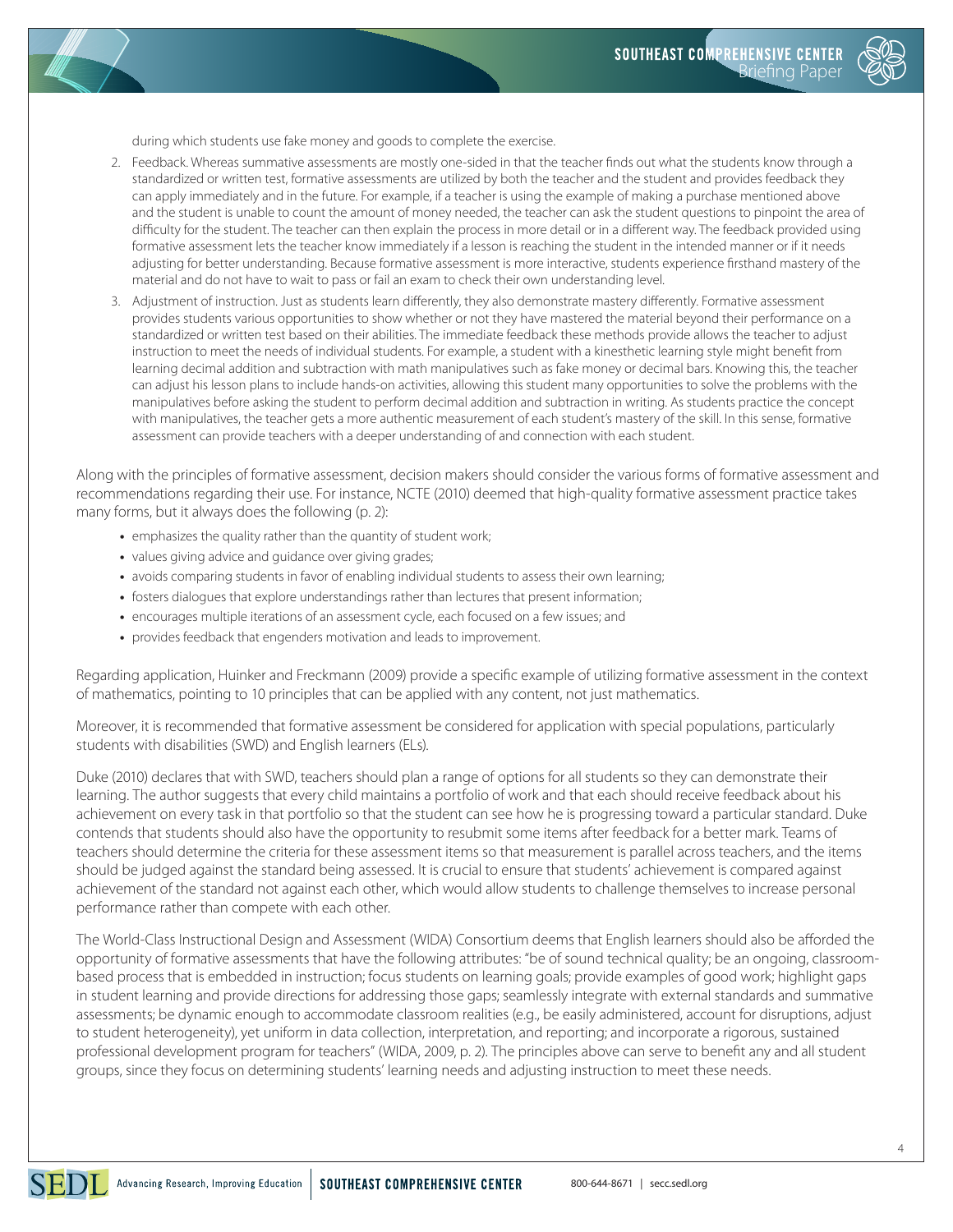

# **How does formative assessment differ from other types of assessments?**

There is no one size fits all when it comes to formative assessment. Heritage (2011) asserts that formative assessments come in different forms and formats, with no single method for collecting data. The type of formative assessment used by a teacher should be selected based on the learning goals and indicators, as long as it is planned, systematic, and yields actionable information that can be used by the teacher and student to improve learning. Hence, formative assessment can include structured, formal observations; informal observations; classroom discussions; analysis of student work samples; strategies for monitoring progress; strategies for checking student understandings or skills; curriculum-based measurement (frequent probes in academic areas); selfassessment measures; and peer-assessment activities (see Table 1).

| <b>Table 1. Types of Assessments</b>                           |                                                                                                                                                                                                                |                                                                                                                                                                                                                                                                                                                                            |                                                                                                                                                             |
|----------------------------------------------------------------|----------------------------------------------------------------------------------------------------------------------------------------------------------------------------------------------------------------|--------------------------------------------------------------------------------------------------------------------------------------------------------------------------------------------------------------------------------------------------------------------------------------------------------------------------------------------|-------------------------------------------------------------------------------------------------------------------------------------------------------------|
|                                                                | <b>Formative Assessment</b>                                                                                                                                                                                    | <b>Interim/Benchmark Assessment</b>                                                                                                                                                                                                                                                                                                        | <b>Summative Assessment</b><br>(End-of-Year or End-of-Course)                                                                                               |
| Purpose                                                        | Short-range assessments that<br>inform daily instruction<br>Diagnose where students are<br>in learning and find gaps in<br>knowledge and understanding<br>Adjust, plan, guide, and inform<br>daily instruction | Mid-range assessments that allow for<br>the aggregation of results<br>Test learning of recent content<br>towards long-term goals<br>Evaluate and monitor educational<br>programs, curricular, and<br>pedagogical methods<br>Predict, anticipate, or track student<br>performance on specific academic<br>goals within a limited time frame | Long-range assessments that<br>gauge mastery of content<br>toward state content standards                                                                   |
| Frequency                                                      | Immediate, constant, steady<br>stream of evidence, e.g., daily,<br>weekly<br>Short-cycle; takes a few<br>minutes                                                                                               | Administered several times each<br>year. A snapshot between intervals<br>of predetermined periods, e.g., three<br>times a year (fall, winter, spring)<br>Medium-cycle; falls in between<br>formative and summative<br>Administration time is often<br>controlled by school/district                                                        | Administered annually or yearly;<br>a snapshot in time<br>Generally given one time at<br>the end of specified amount of<br>time, e.g., end of semester/year |
| Grain size<br>(refers to breadth<br>or scope, Popham,<br>2007) | Fine-grained; sand-like; small-<br>scale                                                                                                                                                                       | Medium-sized pebbles; medium-<br>scale; given schoolwide or grade-<br>wide                                                                                                                                                                                                                                                                 | Big rocks; large-scale; given<br>statewide                                                                                                                  |
| Utility                                                        | Yields both formal and<br>informal, specific evidence of<br>student learning<br>Embedded within the learning<br>activity                                                                                       | Yields formal evidence of students'<br>general strengths and weaknesses<br>against state content standards<br>Inform decisions at classroom levels<br>and beyond                                                                                                                                                                           | Used as part of accountability<br>program<br>Yields formal evidence of<br>students' general strengths<br>and weaknesses against state<br>content standards  |

Note. Source Clark (2011); Davidson and Frohbieter (2011); Gallagher and Worth (2008); Herman, Osmundson, and Dietel (2010); Heritage (2010); and Perie, Marion, Gong, and Wurtzel (2007).

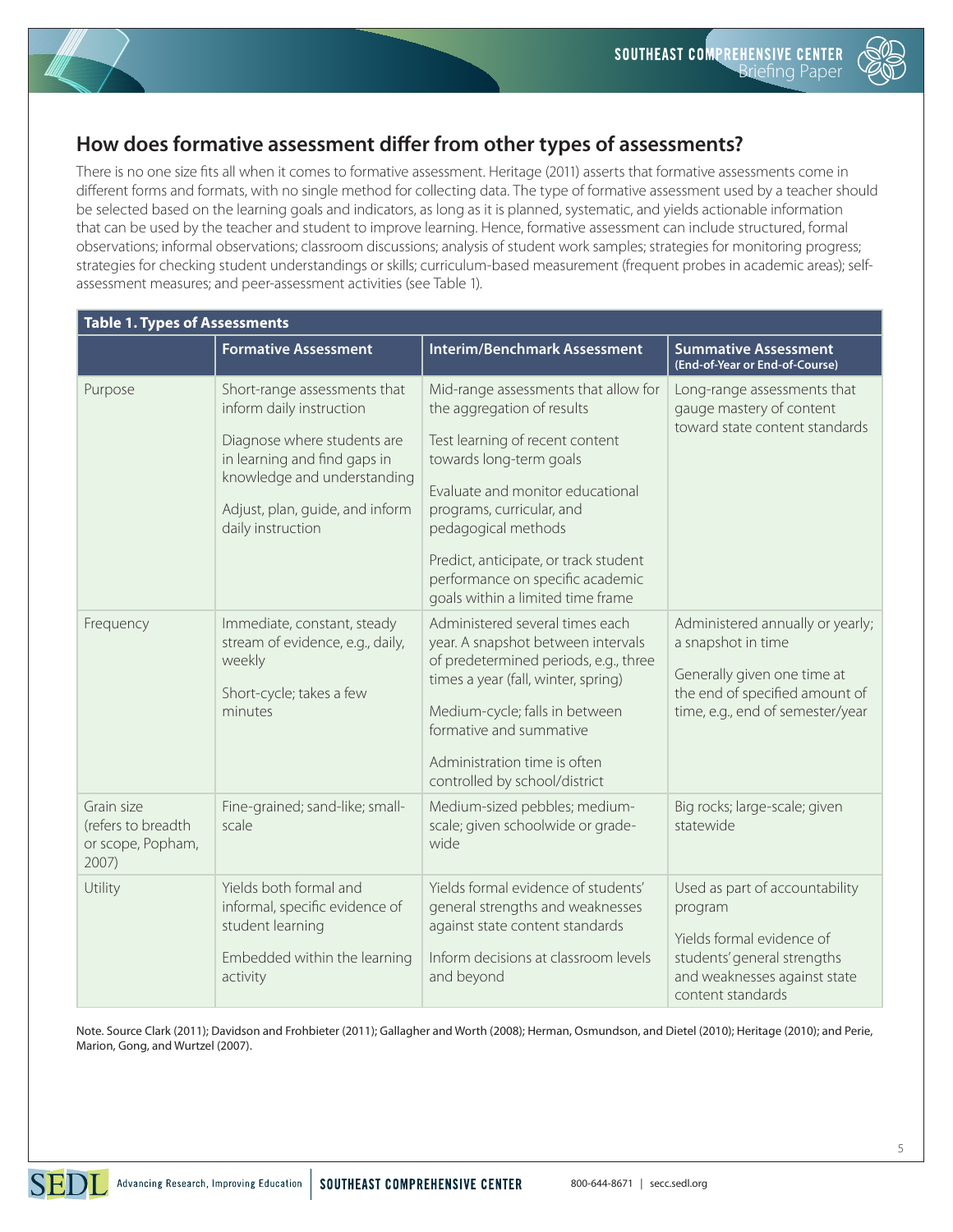

# **How does formative assessment fit into a core curriculum and instruction?**

To promote effective implementation of formative assessment at the classroom level, it is recommended that teachers take the following actions:

- 1. Set clear learning goals that are attainable and linked to the state's content standards and district's curriculums. Pay particular attention to what students will learn as opposed to what they will do (Heritage, 2011).
- 2. Select specific learning targets based on the learning needs of individual students. Students can only self-assess if they have a sufficiently clear picture of the learning target that they are supposed to attain (Black & William, 1998).
- 3. Provide classroom instruction based on the learning goals and the identified specific learning targets.
- 4. Track progress to monitor students' current learning status in the learning progression (learning continuum).
- 5. Give planned and spontaneous feedback that explicitly communicates to the student the desired learning goal, data about the student's present level of functioning, and the strategy for closing the gap between the two. A student should be the primary user of personal formative assessment information (Black & William, 1998), if the student is expected to play an active role in improving learning. Often, teacher feedback seems to serve a social and managerial function, instead of learning functions about academic strengths and weaknesses. Additionally, include opportunities for students to give feedback to their classmates based on the indicators of learning progress provided by the teacher.
- 6. Include opportunities for self-assessment to help students think critically about their own thinking and learning during instruction (meta-cognition). Students are more likely to be actively engaged with learning if they know how to monitor and regulate their thinking (Clark, 2011). The link between formative assessment and self-assessment is inevitable, for this reason, engaging students in self-assessment can improve student motivation (Black & William, 1998). Also, feedback becomes formative when students use metacognitive strategies.
- 7. Adjust instruction immediately based on formative assessment data in order to enhance learning. For formative assessment to function properly, the results must be used to adjust instruction (Black & William, 1998). Furthermore, Clark (2011) asserted that what makes formative assessment formative is that it is immediately used to make adjustments to instruction.

Refer to Figure 1. Implementing Evidence-Based Formative Assessment Strategies in the Classroom, for a summary of the recommended steps in the formative assessment process.



In addition, it is important to understand that formative assessment is a continuous process that cyclically focuses on learning progressions. McManus (2008, pp. 4–5) detailed learning progressions to include the following components:

- **•** Learning progressions should clearly articulate the sub-goals of the ultimate learning goal.
- **•** Learning goals and criteria for success should be clearly identified and communicated to students.
- **•** Descriptive evidence-based feedback that is linked to the intended instructional outcomes and criteria for success should be provided to students by teachers.
- **•** Self- and peer-assessment are important for providing students an opportunity to reflect on their learning.
- **•** A collaborative classroom culture in which teachers and students are partners in learning should be established.

Heritage (2008) describes learning progression as the process in which teachers begin to meet the students where they are developmentally at the beginning of a year, semester, or lesson/unit, and through continual evidence gathering and fine tuning of student instruction teachers help students move toward the specific learning goals they have for them. This process should allow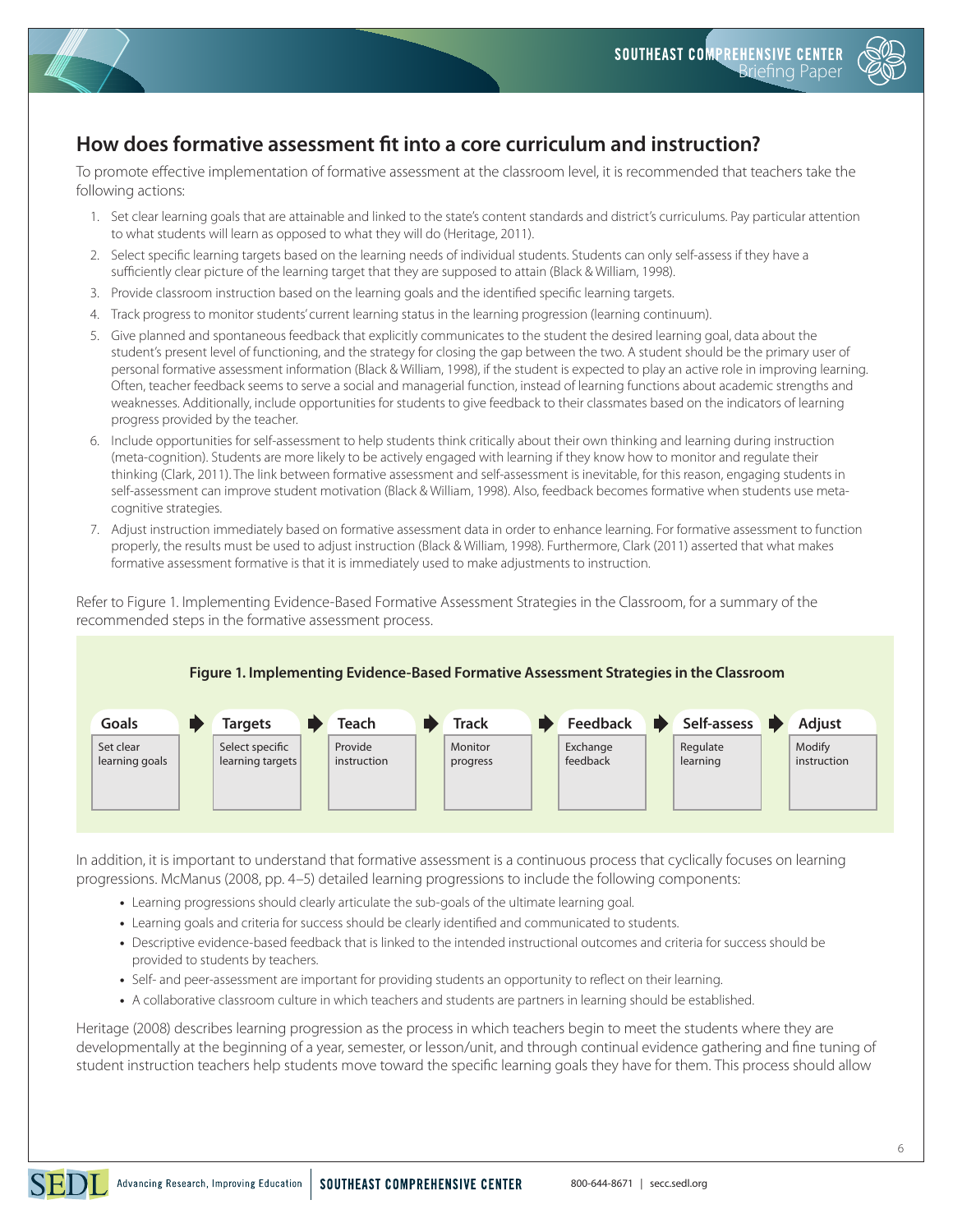

for the reduction of individual differentiation over time. Although it is impossible to have all students at the exact same level, it is important to understand that properly articulated learning progressions will bring many students more in tune to the intended outcomes set forth for them.

As teachers and students are engaged in a continuous process of gathering evidence, making judgments, and adjusting/ differentiating instruction with all students when a class, course, or unit begins, the frequency with which students are assessed, are engaged in forms of self-assessment, and teachers are making adjustments forward or backward are all part of effectively teaching and assessing with learning progressions. Pinchok and Brandt (2009), among a number of experts, "believe that the timeliness, flexibility, and ongoing nature of formative assessment techniques are most helpful in informing instruction for teachers and closing achievement gaps for students and for preparing students for the short- and long-term formative and summative benchmarks they must meet" (p. 10).

# **State Highlights**

A staff member of the South Carolina Department of Education (SCDE) provided the information below on the state's use of formative assessment.

# **South Carolina**

### **Overview**

Dr. Susan Creighton, education associate in the Office of Assessment in the SCDE, manages the formative assessment support provided to the schools and districts of South Carolina.

South Carolina Code Ann. 59-18-310 (Supp. 2007) provided for the creation of a statewide adoption list of formative assessments in English language arts (ELA) and mathematics. This section was amended in May 2008 to include grades one through nine. However, the 2010–2011 and 2011–2012 Appropriations Bills suspend the formative assessments for grades one, two, and nine. The legislation requires that each formative assessment satisfy professional measurement standards and align with the South Carolina Academic Standards. Subject to appropriations by the General Assembly for the assessments, districts will be allocated funds to select and administer formative assessments from the adoption list for use in improving student performance in accordance with district improvement plans.

### **Products on the Approved Adoption List of Formative Assessments**

The following products were approved by the State Board of Education for use in the districts: *Blending Assessment with Instruction Program (BAIP-MATH)*, published by Computerized Assessment and Learning, LLC; *STAR Reading and STAR Mathematics*, published by Renaissance Learning; and *Measure of Academic Progress (Reading and Mathematics)*, published by Northwest Evaluation Association.

### **Evaluation and Approval Process for Adoption List**

In 2008, a two-stage process was approved by the State Board of Education to evaluate and select products for the Adoption List of Formative Assessments. When funded, the SCDE sends (and posts to its Web site) a Call for Submissions to publishers, independent and public companies, school districts, and other interested entities. Publishers can submit interim assessments, benchmark assessments, item banks, or classroom assessments for consideration.

In the first stage, a panel of measurement experts convenes to review the research studies submitted as a result of the Call for Submissions. The panel of experts uses the evaluation criteria developed jointly by the Education Oversight Committee and the SCDE to determine if the products positively impact student achievement. The evaluation criteria conform to professional measurement standards as specified in the *Standards for Educational and Psychological Tests* published by a joint committee of the following associations: the American Psychological Association, the American Educational Research Association, and the National Council on Measurement in Education. Products meeting all criteria (or the appropriate number of criteria depending on the type of product) receive approval for addition to the Adoption List.

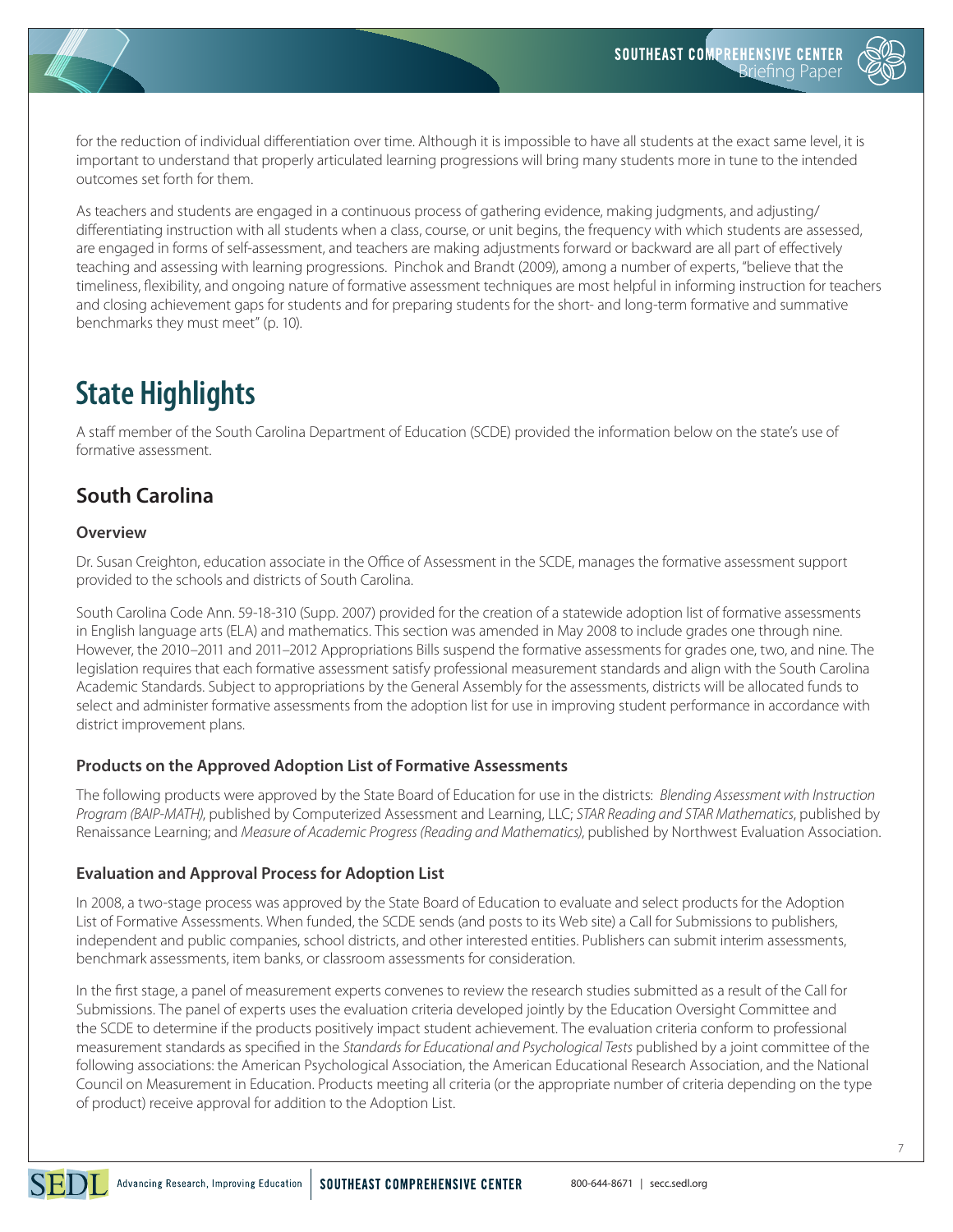

During the second stage of the adoption list process, publishers submit the items used on each approved product, if appropriate. Two committees of curriculum specialists—one for ELA and one for mathematics—are convened to evaluate each item for alignment to the South Carolina academic standards and indicators. Upon completion, alignment tables, by subject and gradelevel, are produced showing the extent to which all items on the selected assessments are aligned with the academic standards and indicators. Alignment information is posted to the Web page.

### **District Funding Process**

Each year, districts complete a participation survey that requests information regarding formative assessments administered in their schools and the number of students, by grade level, tested in reading/language arts and mathematics. Districts are required to submit this completed survey plus an invoice indicating the amount of funds expended to purchase adoption list test materials and training services.

This information is used to determine the amount of funding awarded to each district for use of one of the approved products on the Adoption List. The funding formula for these products includes two variables (a) the number of students tested in either reading/language arts or mathematics and (b) the poverty index for the district. Funding for each district is capped by the amount of the expenditures for one of the approved formative assessments.

# **Conclusion**

Findings from the literature suggest that formative assessment, when planned and implemented in a systematic, continuous manner, can provide feedback during the learning process to identify students' strengths, weaknesses, and gaps in learning. Formative assessment also has been shown to improve learning outcomes for various student groups, such as those who are struggling with learning, English learners, and students with disabilities. Regardless of the type of formative assessment practice utilized, it should be aligned with a state's comprehensive assessment system and should be seen as only one approach among many that may be used to improve student achievement.

### **Resources**

*Note.* Open hyperlinks using Adobe Reader. If a hyperlink does not open after it is clicked, copy and paste the entire hyperlink into the Internet browser window to access the resource.

### Assessment Reform Group (ARG) Association for Achievement & Improvement Through Assessment

While the work of ARG is now finished, its publications on Assessment for Learning continue to provide ideas and insights central to the development of formative assessment practices. Its publications specifically relating to assessment for learning are housed on this Web site, <http://www.aaia.org.uk/afl/assessment-reform-group/>

#### Formative Assessment for Students and Teachers (FAST), State Collaboratives on Assessment and Student Standards (SCASS), Chief Council of State School Officers (CCSSO)

The Formative Assessment for Students and Teachers (FAST) SCASS works to expand the implementation of formative assessment in the classroom to positively impact teaching and learning. To access formative assessment videos, professional development guides, and other resources, visit http://www.ccsso.org/Resources/Programs/Formative\_Assessment\_for\_Students\_and [Teachers\\_%28FAST%29.html](http://www.ccsso.org/Resources/Programs/Formative_Assessment_for_Students_and_Teachers_%28FAST%29.html)

#### National Center for Research on Evaluation, Standards, and Student Testing (CRESST), University of California–Los Angeles (UCLA)

CRESST conducts research on assessment and evaluation. To access numerous research articles on the topic, click on this link, [http://www.cse.ucla.edu/about/mission.php,](http://www.cse.ucla.edu/about/mission.php) and type in "formative assessment" in the search window at the top right corner of the Web site.

National Center for the Improvement of Educational Assessments (NCIEA), also known as the Center for Assessment

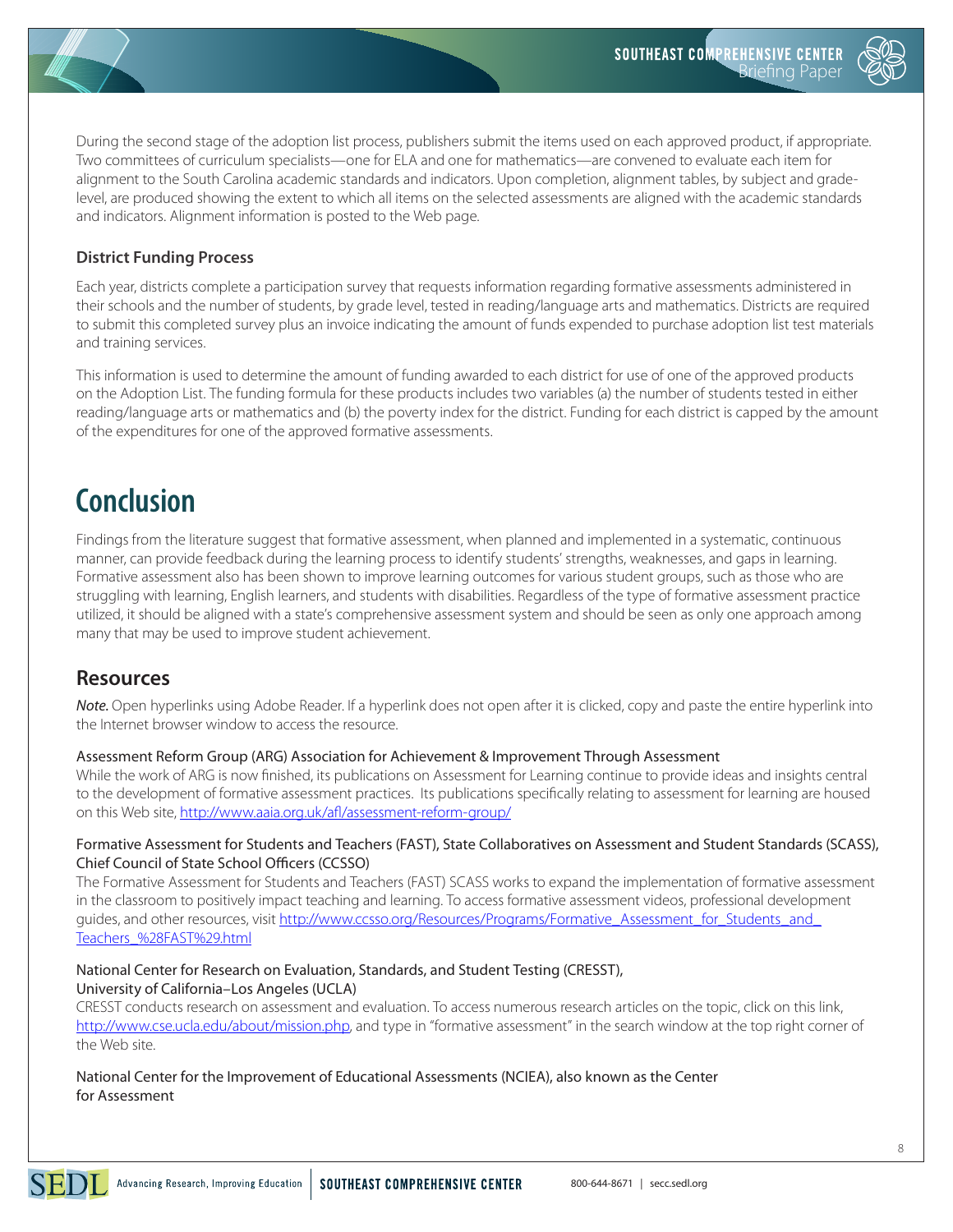

The center's mission is to contribute to improved student achievement through enhanced practices in educational assessment and accountability. The Publications Home Page has over 100 assessment articles, including information on learning progression frameworks, an important concept in formative assessment. Access resources at this link: <http://www.nciea.org/about.php>

### **References**

*Note.* Open hyperlinks using Adobe Reader. If a hyperlink does not open after it is clicked, copy and paste the entire hyperlink into the Internet browser window to access the resource.

Black, P., & William, D. (1998). Inside the black box: raising standards through classroom assessment. *Phi Delta Kappan, 80*(2), 139–148.

Centre for Educational Research and Innovation. (n.d.) *Assessment for learning formative assessment.* Paper presented at the OECD/CERI International Conference, "Learning in the 21st Century: Research, Innovation and Policy," May 15–16, 2008, in Paris, France. Retrieved from <http://www.oecd.org/dataoecd/19/31/40600533.pdf>

Clark, I. (2011). Formative assessment: Policy, perspectives and practice. *Florida Journal of Educational Administration & Policy, 4*(2), 158–180.

- Davidson, K. L., & Frohbieter, G. (2011). *District adoption and implementation of interim and benchmark assessments* (CRESST Report 806). Los Angeles, CA: University of California, National Center for Research on Evaluation, Standards, and Student Testing.
- Dorn, S. (2010). The political dilemmas of formative assessment. *Exceptional Children, 76*(3) 325–337.
- Duke, J. (2010). How can secondary schools enact assessment policy for students with disabilities? *Curriculum Leadership 8*(25). Retrieved from [http://www.curriculum.edu.au/leader/ how\\_can\\_secondary\\_ schools\\_enact\\_assessment\\_policy,32149.html?issueID=12195](http://www.curriculum.edu.au/leader/)
- Gallagher, C., & Worth, P. (2008). *Formative assessment policies, programs, and practices in the Southwest Region* (Issues & Answers Report, REL 2008 – No. 041). Washington, DC: U.S. Department of Education, Institute of Education Sciences, National Center for Education Evaluation and Regional Assistance, Regional Educational Laboratory Southwest. Retrieved from <http://ies.ed.gov/ncee/edlabs>
- Hattie, J., & Temperley, H. (2007). The power of feedback. *Review of Educational Research, 77*(1), 81–112.
- Heritage, M. (2011, Spring). Formative assessment: An enabler of learning. *Better: Evidence-based Education Magazine,* 18–19. Baltimore, MD: Johns Hopkins University. Retrieved from <http://www.bestevidence.org/better/>
- Heritage, M. (2010). *Formative assessment and next-generation assessment systems: Are we losing an opportunity?* Paper prepared for the Council of Chief State School Officers. Los Angeles, CA: University of California, National Center for Research on Evaluation, Standards, and Student Testing. Retrieved from [http://www.ccsso.org/Documents/2010/Formative\\_Assessment\\_Next\\_Generation\\_2010.pdf](http://www.ccsso.org/Documents/2010/Formative_Assessment_Next_Generation_2010.pdf)
- Heritage, M. (2008). *Learning progressions: Supporting instruction and formative assessment.* Presentation for the Center on Continuous Instructional Improvement's Meeting on Advancing Research on Adaptive Instruction and Formative Assessment.
- Heritage, M., Kim, J., Vendlinski, T., & Herman, J. (2009). From evidence to action: A seamless process in formative assessment? *Educational Measurement: Issues and Practice, 28*(3), 24–31.
- Herman, J. L., Osmundson, E., & Dietel, R. (2010). *Benchmark assessments for improved learning* (AACC Report). Los Angeles, CA: University of California. Retrieved from [http://www.cse.ucla.edu/products/policy/R2\\_benchmark\\_report\\_Herman.pdf](http://www.cse.ucla.edu/products/policy/R2_benchmark_report_Herman.pdf)
- Huinker, D., & Freckmann, J. (2009). Linking principles of formative assessment to classroom practice. *Wisconsin Teacher of Mathematics, 60*(2), 6–11. Retrieved from <http://hub.mspnet.org/index.cfm/22143>
- K-12 Center at ETS. (2011). *Coming together to raise achievement: New assessments for the Common Core State Standards*. Austin, TX: Author. Retrieved from [http://k-12center.org/rsc/pdf/Assessments\\_for\\_the\\_Common\\_Core\\_Standards.pdf](http://k-12center.org/rsc/pdf/Assessments_for_the_Common_Core_Standards.pdf)
- Kingston, N., & Nash, B. (2009, April). *The efficacy of formative assessment: A meta-analysis.* Paper presented at the annual meeting of the American Educational Research Association, San Diego, CA.

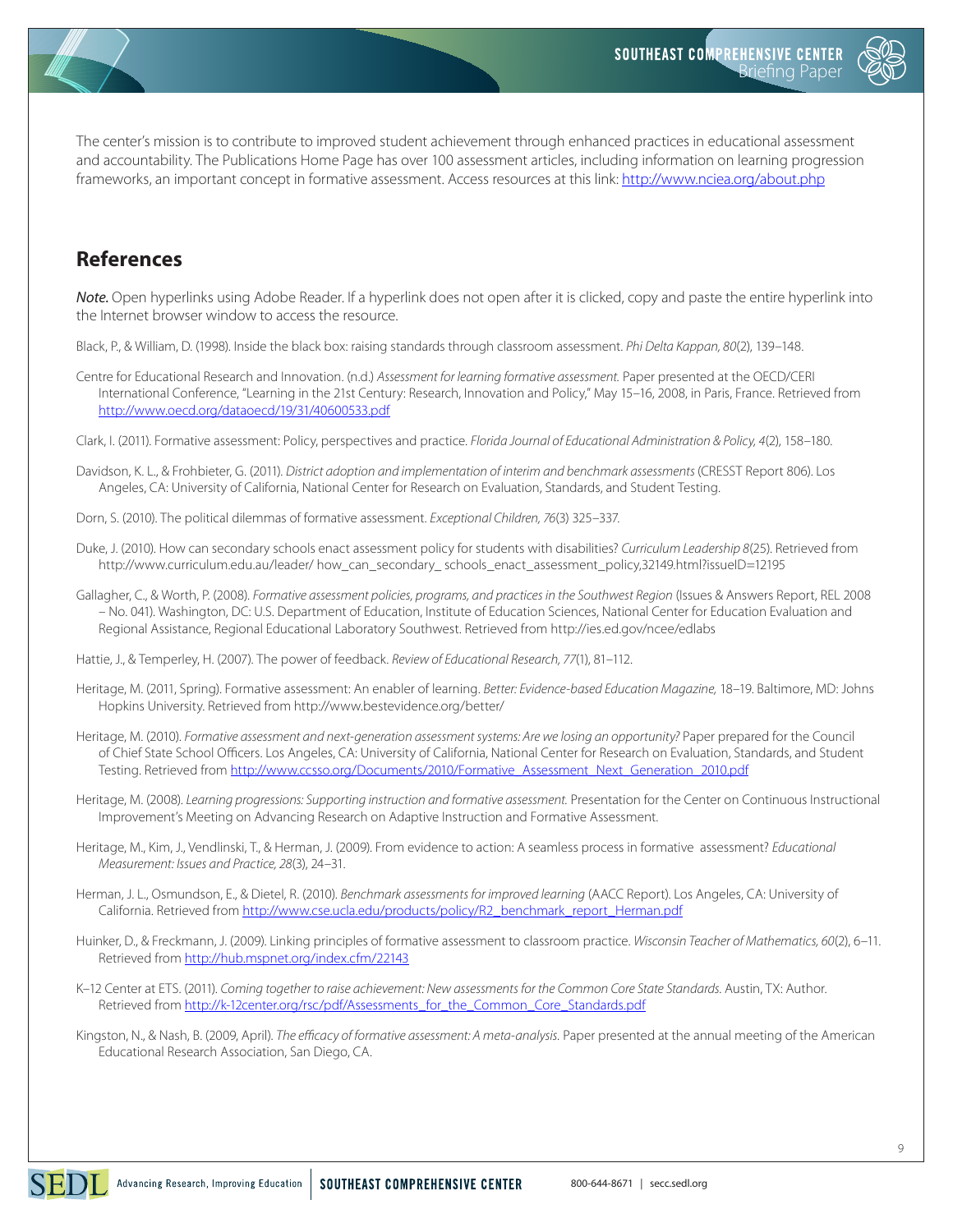



- McManus, S. (2008). *Attributes of effective formative assessment.* North Carolina Department of Public Instruction, for the Formative Assessment for Students and Teachers Collaborative. Council of Chief School Officers. Retrieved from http://www.ccsso.org/Documents/2008/Attributes\_ of\_Effective\_2008.pdf
- National Council of Teachers of English (NCTE). (2010). *Fostering high-quality formative assessment.* A Policy Research Brief produced by the NCTE. Urbana, IL: James R. Squire Office of Policy Research. Retrieved from [https://secure.ncte.org/library/NCTEFiles/Resources/PolicyResearch/](https://secure.ncte.org/library/NCTEFiles/Resources/PolicyResearch/CC0201PolicyBrief.pdf) [CC0201PolicyBrief.pdf](https://secure.ncte.org/library/NCTEFiles/Resources/PolicyResearch/CC0201PolicyBrief.pdf)
- Perie, M., Marion, S., Gong, B., & Wurtzel, J. (2007). *The role of interim assessments in a comprehensive assessment system.* Washington, DC: Aspen Institute. Retrieved from <http://www.achieve.org/files/TheRoleofInterimAssessments.pdf>
- Pinchok, N., & Brandt, W. C. (2009). *Connecting formative assessment research to practice: An introductory guide for educators.* Washington, DC: Learning Point Associates. Retrieved from <http://www.learningpt.org/pdfs/FormativeAssessment.pdf>
- Popham, W. J. (2007, May). Grain Size: the unsolved riddle. *Educational Leadership,* 64*(8),* 80–81. Retrieved from [http://www.ascd.org/publications/](http://www.ascd.org/publications/educational-leadership/may07/vol64/num08/Grain-Size@-The-Unresolved-Riddle.aspx) [educational-leadership/may07/vol64/num08/Grain-Size@-The-Unresolved-Riddle.aspx](http://www.ascd.org/publications/educational-leadership/may07/vol64/num08/Grain-Size@-The-Unresolved-Riddle.aspx)
- Wolf, L. (n.d.). Three basic principles of formative assessment. Retrieved from [http://www.ehow.com/list\\_7524078\\_three-basic-principles-formative](http://www.ehow.com/list_7524078_three-basic-principles-formative-assessment.html#ixzz1bRLIVTW7)[assessment.html#ixzz1bRLIVTW7](http://www.ehow.com/list_7524078_three-basic-principles-formative-assessment.html#ixzz1bRLIVTW7)
- World-Class Instructional Design and Assessment Consortium. (2009, March). What do we know about formative assessment for English language learners and how do we develop a system accordingly? *Flare, 1*(1).